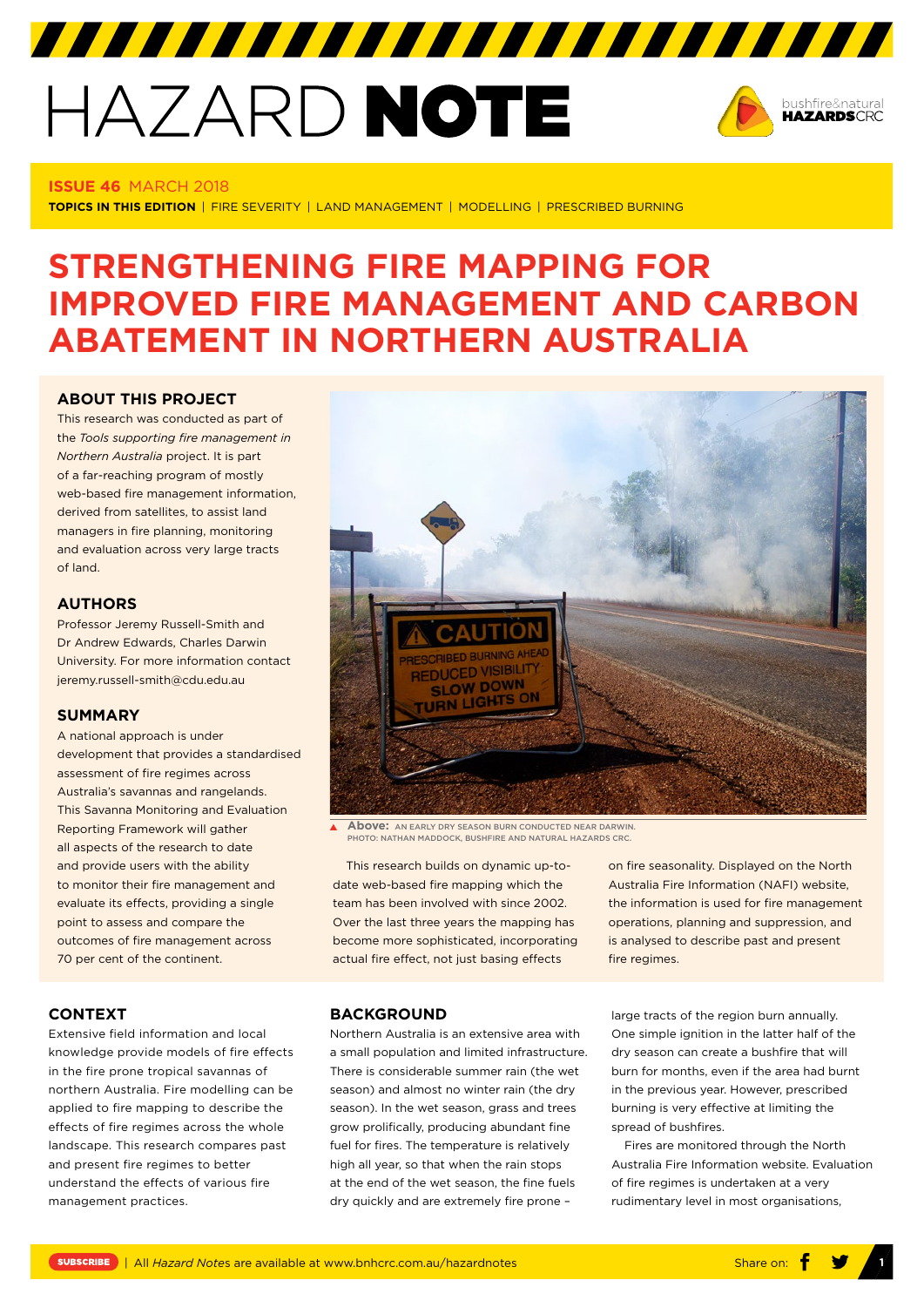

#### **SAVANNA MONITORING AND EVALUATION REPORT FRAMEWORK EXAMPLE**

This assessment is made to compare a savanna burning project that has an improved fire regime. A baseline period is the 10 (or 15) year period before the project started where fire management was not undertaken properly; the project period is the period since the project started until now. In figure 1, The calculations of various fire metrics for the most recent year (2015 in this example) of the project are compared to the baseline (2000-2009) and the previous project years (2010-2014).

#### **Fire metrics**

- 1. **Area** The objective is to reduce the total amount of country that is burnt each year.
- 2. **Time of year (season)** The objective is to have more country burnt by early season fires and less by late season fires. Late season fires are more likely to kill plants and animals and damage cultural sites.
- 3. **Long unburnt areas (three or more years)** – Needed to ensure refuges for many species, and are an important factor for biodiversity.

Objective is that the total area of long unburnt country increases.

In figure 2 the total area of long unburnt country is calculated for the baseline, the previous project years (2010-2014), the current year (2015), the difference between the total pre and post project, and a comparison between 2015 and the previous project years (2010-2014).

4. **Patches on long unburnt country** – It is important that not all of the long unburnt country is just in one big patch, as one fire could burn it all.

#### **FIGURE 1: A COMPARISON OF THE % AREA BURNT IN THE EARLY AND LATE DRY SEASON**



#### **FIGURE 2: THE TOTAL PROPORTION OF LONG UNBURNT (3+ YEARS) AREA**



if reported at all, taking into account simple calculations of the area burnt, the seasonality and the frequency of fire.

Some groups such as the Kimberley Land Council, Kakadu National Park and the West Arnhem Land Fire Abatement project provide information to stakeholders regarding the efficacy of their fire management in sophisticated reports that assess the effects of the past year's fire against previous years; and a set of key performance indicators related to ecosystems and biodiversity.

Many other groups in north Australia aspire to this level of sophistication in their own monitoring and evaluation, however, it is analytically demanding, requiring an experienced spatial scientist to derive the various fire layers; create and collate the underlying vegetation or habitat information; and undertake the spatial calculations.

Through an extensive consultation process with many stakeholders, a suite of metrics are being identified, and will be made available to land managers, Indigenous rangers and pastoralists to choose from to meet different reporting requirements.

#### **END-USER STATEMENT**

The savanna mapping tools currently available are critical to all aspects of fire management and are used daily by Bushfires NT and stakeholders for planning, mitigation, suppression, monitoring, and evaluation and reporting. The Bushfires Council of the NT, a statutory representative body, has identified ongoing funding for the continuation of products available on the North Australia Fire Information website as one of the highest Territory-wide risks for effective fire management. With the emergence of new industries such as carbon farming, bushfire management is rapidly changing, requiring decisions to be prioritised based on risk. The Savanna Monitoring and Evaluation Report Framework will provide a suite of science-based information to help identify and communicate risk between stakeholders. Bushfires NT wholeheartedly supports the project. **– Andrew Turner, Director of Strategic Services, Bushfires NT**

#### **BUSHFIRE AND NATURAL HAZARDS CRC RESEARCH**

Sophisticated and informative metrics of fire impacts can only be useful for land management if it can be mapped across the landscape. Since 2014, this study has supported the development of more sophisticated fire mapping and modelling of fire severity, as well as other fire metrics, such as the frequency of wild or managed fire, and fuel age and load.

Fire seasonality in northern Australia provides inferred information regarding the effect of a fire. That is, a fire in the late dry season is generally known to be much hotter than a fire in the early part of the dry season. However, in the middle of the season the ratio of low to high severity is not so clear. Currently, a cut-off date has been selected between the early and the late dry season (31 July), as the early dry season period encompasses the majority of low intensity prescribed burning activities. The 31 July date is a north Australian average derived from years of data. There are as yet no published data that would enable different dates to be applied across different regions of north Australia.

In the savanna burning methodology for greenhouse gas emissions abatement,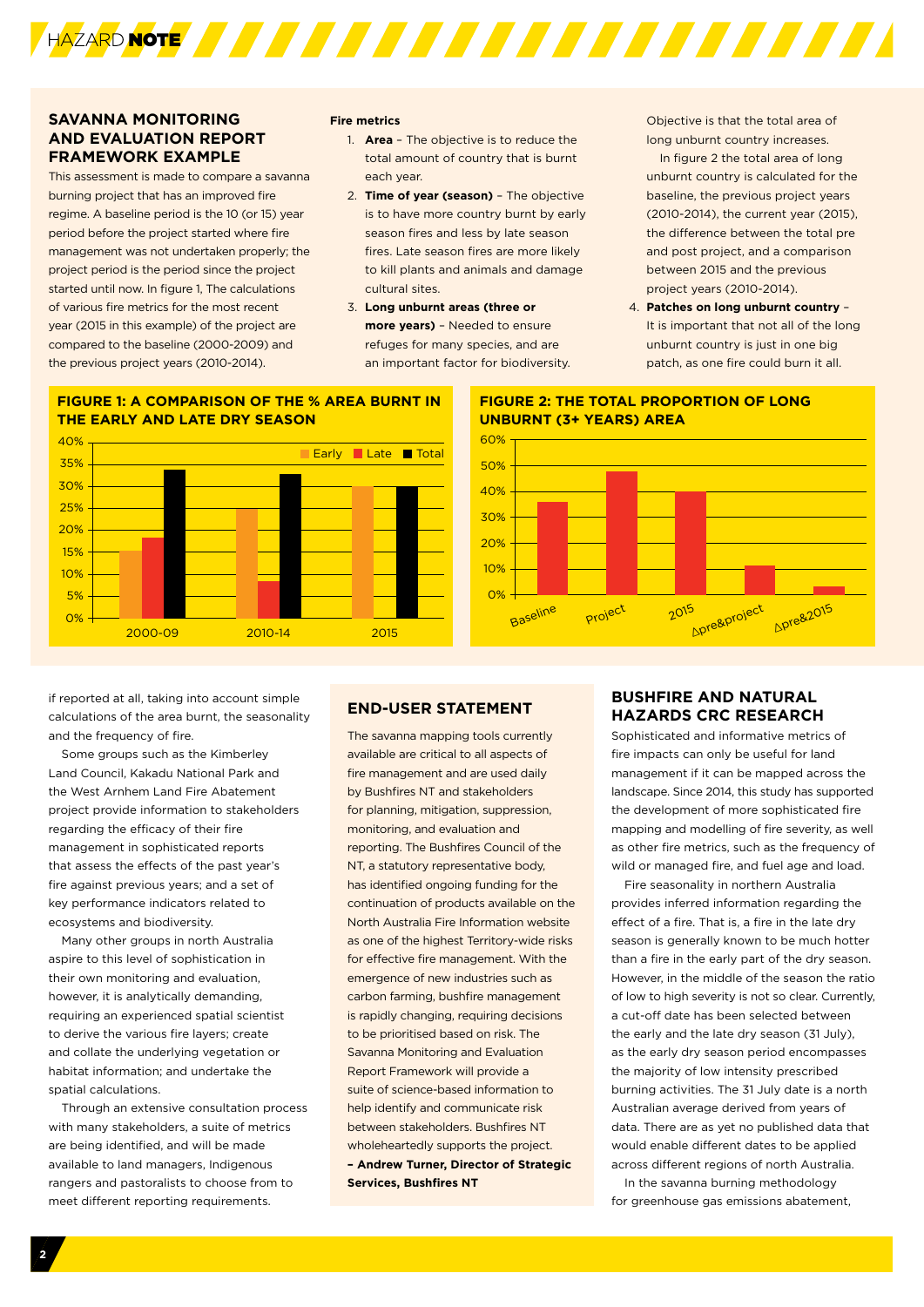The objective is that the number of long unburnt patches (>100ha) increases (see figure 3).

- 5. **Distance from burnt to long unburnt patches** – Long unburnt areas should be spaced out. The objective is that the distance (maximum and average) between burnt and long unburnt areas decreases. The results of the fire management program have decreased the average distance from burnt to long unburnt patches by more than half in each of the project areas (see figure 4).
- 6. **Fire frequency (how often an area gets burnt)** – The objective is to reduce the average fire frequency for country in the project area. Fire frequency has increased to near, or greater than, baseline averages. This is due to the increased amount of low intensity, patchy, early dry season fire. Even a high frequency of early dry season fires has shown to have little or no effect on the number and diversity of plant species, compared to a very poor effect from one or two late dry season fires.

late dry season emissions are nearly double early dry season emissions. The method developed by this research assesses the project area's emissions for the current year, which should be less with improved fire management, compared to a much higher 10 or 15-year baseline period. It calculates the difference, and refers to it as greenhouse gas emissions abatement. Emissions abatement is worth hundreds of thousands of dollars, therefore the seasonal cut-off is crucial to the carbon credits an abatement project can earn.

Fire severity mapping developed through this research is crucial to many of the descriptions of fire effects in savanna and rangeland habitats, and in particular for the development of a new, more appropriate, greenhouse gas emissions abatement methodology. This new methodology would map actual fire effect instead of using fire seasonality, as in the current methodology. Fire severity is currently mapped savanna-wide with overall accuracies of approximately 70 per cent. This is in contrast to burnt area mapping, which achieves accuracy greater than 90 per cent across the savannas. To apply the new savanna burning methodology developed by this research, a similar level of accuracy is required.

#### **FIGURE 3: THE NUMBER OF LONG UNBURNT PATCHES (3+ YEARS)** 300



#### **FIGURE 4: THE AVERAGE DISTANCE FROM BURNT TO**







#### **RESEARCH FINDINGS**

This study has compiled satellite-derived fire and habitat mapping to describe the extent, occurrence and severity of fire at various scales to assess fire effect in various habitats. These models have been developed from extensive longterm field sampling from a suite of permanent sites across the Kimberley, Cape York, the western Top End, and the Gulf of Carpentaria region around the Northern Territory/Queensland border, that describe species change, fuel accumulation and tree growth with respect to fire regimes.

Data from the long-term fire monitoring plots were analysed to look at trends in fire effects on various vegetation communities, indicator plant species and functional groups. The team interpreted the fire history for each site from the biannual plot photographs, including the fire severity based on the scorch height on vegetation.

The analyses indicated a suite of key indicators, significantly affected by different fire metrics, encompassing a range of savanna habitats. Key indicators include:

- **Sandstone uplands, which are** extensive in northern Australia and include the Mitchell Plateau in the Kimberley, the Arnhem Land Plateau in the Top End, and the Heathlands in the far north east of Cape York. These are rugged areas, contain some of the highest biodiversity in the region and comprise a diversity of mainly obligate seeder taxa (species that only grow from seed) mostly with juvenile periods of less than three years, but with a proportion of species requiring longer fire-free intervals for maturation. This leads them to be highly susceptible to short intervals between fires, leading to local extinction, and up to wide-spread extinction if large bushfires occur.
- **Savanna and sandstone trees** occur in woodlands. Small and old trees are vulnerable to intense fires; however, the evidence is unclear on the effects of fire frequency on tree saplings. Diversity of non-eucalypt tree species, that are typically smaller in stature, is relatively susceptible to severe fires. The key indicator species Cypress Pine is a long-lived obligate seeder,